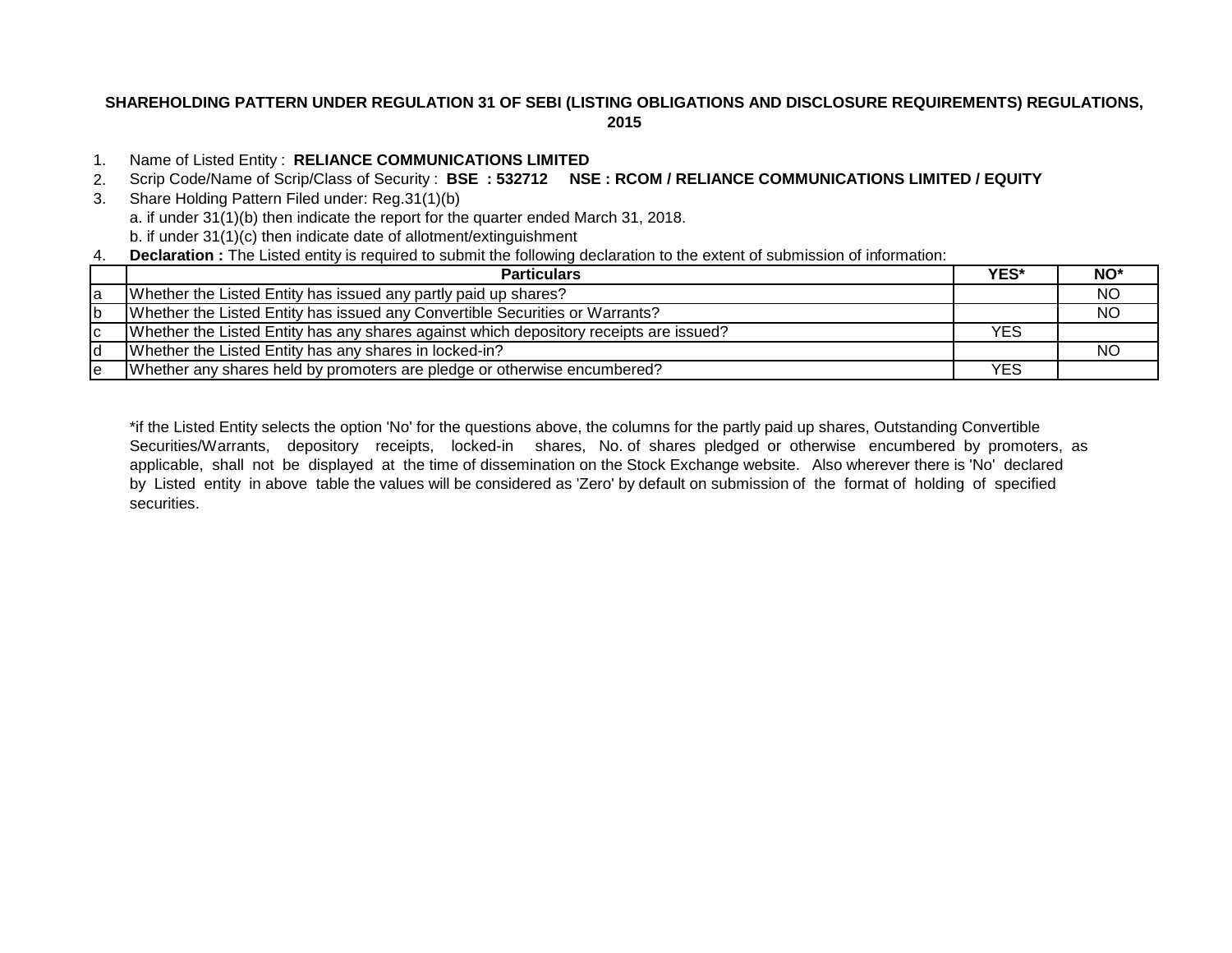### **Table I - Summary Statement holding of specified securities**

| Categ<br>ory      | <b>Category of</b><br>Shareholder               | No. of<br>Share-<br>holders | No. of fully<br>paid up equity<br>shares held | No. of<br>Partly paid-<br>up equity<br>shares held | No. of<br><b>Shares</b><br>Underlying<br>Depository<br>Receipts | <b>Total Nos. of</b><br><b>Shares Held</b>     | as a % of<br>total no of<br>shares<br>(Calculated | securities        |                            | Shareholding Number of Voting Rights held in each class of<br>No of Voting Rights | Total as a % | No. of<br><b>Shares</b><br>Underlying<br>Outstanding<br>converttible | % assuming full<br>conversion of<br>convertible<br>Securities (as a | <b>Shares</b><br>No. (a) | As a %                                  | Shareholding, as a Number of Locked in Number of Shares<br>pledged or otherwise<br>encumbered<br>As a % of<br>No. (a) |                                    | Number of<br>equity shares<br>held in<br>dematerialized<br>form |
|-------------------|-------------------------------------------------|-----------------------------|-----------------------------------------------|----------------------------------------------------|-----------------------------------------------------------------|------------------------------------------------|---------------------------------------------------|-------------------|----------------------------|-----------------------------------------------------------------------------------|--------------|----------------------------------------------------------------------|---------------------------------------------------------------------|--------------------------|-----------------------------------------|-----------------------------------------------------------------------------------------------------------------------|------------------------------------|-----------------------------------------------------------------|
|                   |                                                 |                             |                                               |                                                    |                                                                 |                                                | as per SCRR<br>1957)                              |                   |                            |                                                                                   | of $(A+B+C)$ | securities<br>(Including<br><b>Warrants</b> )                        | percentage of<br>diluted share<br>capital)                          |                          | of total<br><b>Shares</b><br>held $(b)$ |                                                                                                                       | total<br><b>Shares</b><br>held (b) |                                                                 |
|                   |                                                 |                             |                                               |                                                    |                                                                 |                                                |                                                   | Class:<br>Equity  | Class : Total<br><b>NA</b> |                                                                                   |              |                                                                      |                                                                     |                          |                                         |                                                                                                                       |                                    |                                                                 |
| (1)               | (II)                                            | (III)                       | (IV)                                          | (V)                                                | (VI)                                                            | (VII) = $(IV) + (VIII)$ As a %<br>$(V) + (VI)$ | of $(A+B+C2)$                                     |                   |                            | (IX)                                                                              |              | $(XI) = (VII) + (X) As$<br>(X)<br>a % of (A+B+C2)                    |                                                                     | (XII)                    |                                         | (XIII)                                                                                                                |                                    | (XIV)                                                           |
| (A)               | Promoter & Promoter<br>Group                    |                             | 1464696844                                    |                                                    |                                                                 | 1464696844                                     | 53.08                                             | 1464696844        |                            | 1464696844                                                                        | 52.96        |                                                                      | 53.08                                                               |                          | 0.00                                    | 439630313                                                                                                             | 30.02                              | 1464696844                                                      |
| $\frac{(B)}{(C)}$ | Public<br>Promoter-Non<br>Non<br>Public         | 1313503                     | 1273340456                                    |                                                    |                                                                 | 1273340456                                     |                                                   | 46.15 1273340456  |                            | 1273340456                                                                        | 46.04        |                                                                      | 46.15                                                               |                          | 0.00                                    | <b>NA</b>                                                                                                             | <b>NA</b>                          | 1247227609                                                      |
| (C1)              | Shares underlying DRs                           |                             |                                               |                                                    | 6216750                                                         | 6216750                                        | <b>NA</b>                                         | 6216750           |                            | 6216750                                                                           | 0.22         |                                                                      | <b>NA</b>                                                           |                          | 0.00                                    | <b>NA</b>                                                                                                             | <b>NA</b>                          | 6216750                                                         |
| (C2)              | held<br>Shares<br>bv<br><b>Employees Trusts</b> |                             | 21279000                                      |                                                    |                                                                 | 21279000                                       | 0.77                                              | 21279000          |                            | 21279000                                                                          | 0.77         |                                                                      | 0.77                                                                |                          | 0.00                                    | <b>NA</b>                                                                                                             | <b>NA</b>                          | 21279000                                                        |
|                   | Total:                                          | 1313518                     | 2759316300                                    |                                                    | 6216750                                                         | 2765533050                                     |                                                   | 100.00 2765533050 | 0                          | 2765533050                                                                        | 100.00       |                                                                      | 100.00                                                              |                          | 0.00                                    | 439630313                                                                                                             | 15.90                              | 2739420203                                                      |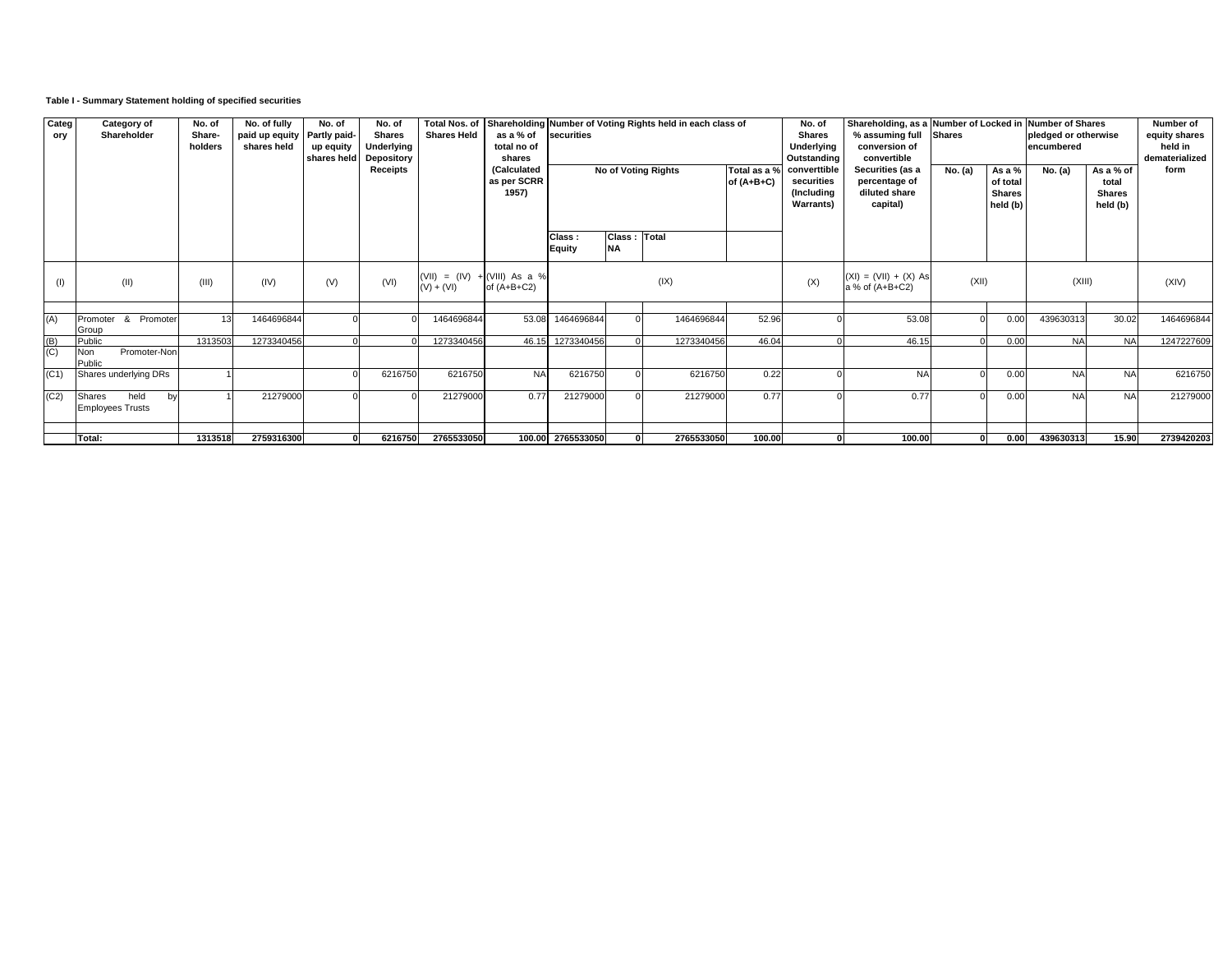#### **Table II - Statement showing shareholding pattern of the Promoter and Promoter Group**

| Category & Name of the<br>Shareholder |                                                                         | PAN  | No. of<br>Share-<br>holders | No. of fully<br>paid up equity<br>shares held | Partly<br>paid-up<br>equity<br>shares | Nos. of<br><b>Shares</b><br>Underlying | <b>Shares Held</b> | Total No. of Shareholding % Number of Voting Rights held in each class of<br><b>Calculated as</b><br>per SCRR 1957)<br>As a % of | securities              |                      |            |                                              | No. of Shares<br>Underlying<br>Outstanding<br>converttible | Shareholding, as Number of Locked in<br>a % assuming<br>full conversion<br>of convertible | <b>Shares</b> |                                                 | <b>Number of Shares</b><br>pledged or otherwise<br>encumbered |                                                 | Number of<br>equity shares<br>held in<br>dematerialized |
|---------------------------------------|-------------------------------------------------------------------------|------|-----------------------------|-----------------------------------------------|---------------------------------------|----------------------------------------|--------------------|----------------------------------------------------------------------------------------------------------------------------------|-------------------------|----------------------|------------|----------------------------------------------|------------------------------------------------------------|-------------------------------------------------------------------------------------------|---------------|-------------------------------------------------|---------------------------------------------------------------|-------------------------------------------------|---------------------------------------------------------|
|                                       |                                                                         |      |                             |                                               | held                                  | Depository<br>Receipts                 |                    | $(A+B+C2)$                                                                                                                       |                         | No. of Voting Rights |            | Total as a<br>% of Total<br>voting<br>rights | securities<br>(Including<br><b>Warrants)</b>               | Securities (as a<br>percentage of<br>diluted share<br>capital)                            | No. (a)       | As a % of<br>total<br><b>Shares</b><br>held (b) | No. (a)                                                       | As a %<br>of total<br><b>Shares</b><br>held (b) | form                                                    |
|                                       |                                                                         |      |                             |                                               |                                       |                                        |                    |                                                                                                                                  | Class:<br><b>Equity</b> | Class:<br><b>NA</b>  | Total      |                                              |                                                            |                                                                                           |               |                                                 |                                                               |                                                 |                                                         |
|                                       | (1)                                                                     | (II) | (III)                       | (IV)                                          | (V)                                   | (VI)                                   | VII)<br>(IV+V+VI)  | (VIII)                                                                                                                           |                         |                      | (IX)       |                                              | (X)                                                        | $(XI) = (VII) + (X)$<br>As a % of<br>$(A+B+C2)$                                           | (XII)         |                                                 | (XIII)                                                        |                                                 | (XIV)                                                   |
| (1)                                   | Indian                                                                  |      |                             |                                               |                                       |                                        |                    |                                                                                                                                  |                         |                      |            |                                              |                                                            |                                                                                           |               |                                                 |                                                               |                                                 |                                                         |
| (a)                                   | Individuals/Hindu<br>undivided                                          |      |                             |                                               |                                       |                                        |                    |                                                                                                                                  |                         |                      |            |                                              |                                                            |                                                                                           |               |                                                 |                                                               |                                                 |                                                         |
|                                       | Family                                                                  |      |                             |                                               |                                       |                                        |                    |                                                                                                                                  |                         |                      |            |                                              | $\Omega$                                                   |                                                                                           |               |                                                 |                                                               |                                                 |                                                         |
|                                       | Anil D. Ambani                                                          |      |                             | 1859171                                       |                                       |                                        | 1859171            | 0.07                                                                                                                             | 1859171                 |                      | 1859171    | 0.07                                         |                                                            | 0.07                                                                                      |               |                                                 |                                                               |                                                 | 1859171                                                 |
|                                       | Jai Anshul A Ambani                                                     |      |                             | 100                                           |                                       |                                        | 100                | 0.00                                                                                                                             | 10 <sup>c</sup>         |                      | 100        | 0.00                                         |                                                            | 0.00                                                                                      |               |                                                 |                                                               |                                                 | 100                                                     |
|                                       | Jaianmol A. Ambani                                                      |      |                             | 1669759                                       |                                       |                                        | 1669759            | 0.06                                                                                                                             | 1669759                 |                      | 1669759    | 0.06                                         |                                                            | 0.06                                                                                      |               |                                                 |                                                               |                                                 | 1669759                                                 |
|                                       | Kokila D Ambani                                                         |      |                             | 4665847                                       |                                       |                                        | 4665847            | 0.17                                                                                                                             | 4665847                 |                      | 4665847    | 0.17                                         |                                                            | 0.17                                                                                      |               |                                                 |                                                               |                                                 | 4665847                                                 |
|                                       | Tina A Ambani                                                           |      |                             | 1650832                                       |                                       |                                        | 1650832            | 0.06                                                                                                                             | 1650832                 |                      | 1650832    | 0.06                                         |                                                            | 0.06                                                                                      |               |                                                 |                                                               |                                                 | 1650832                                                 |
| (b)                                   | <b>State</b><br><b>Government/</b><br>Central                           |      |                             |                                               |                                       |                                        |                    | 0.00                                                                                                                             |                         |                      |            | 0.00                                         |                                                            | 0.00                                                                                      |               |                                                 |                                                               |                                                 | $\mathbf 0$                                             |
| (c)                                   | Government(s)<br><b>Financial Institutions/Banks</b>                    |      |                             |                                               |                                       |                                        |                    | 0.00                                                                                                                             |                         |                      |            | 0.00                                         |                                                            | 0.00                                                                                      |               |                                                 |                                                               |                                                 | $\overline{0}$                                          |
| (d)                                   | Anv Other                                                               |      |                             |                                               |                                       |                                        |                    |                                                                                                                                  |                         |                      |            |                                              |                                                            |                                                                                           |               |                                                 |                                                               |                                                 |                                                         |
|                                       | Reliance Capital Limited                                                |      |                             | 29695295                                      |                                       |                                        | 29695295           | 1.08                                                                                                                             | 2969529                 |                      | 29695295   | 1.07                                         |                                                            | 1.08                                                                                      |               |                                                 |                                                               |                                                 | 29695295                                                |
|                                       |                                                                         |      |                             |                                               |                                       |                                        |                    |                                                                                                                                  |                         |                      |            |                                              |                                                            |                                                                                           |               |                                                 |                                                               |                                                 |                                                         |
|                                       | Communications<br>Reliance<br><b>Enterprises Private Limited</b>        |      |                             | 723110172                                     |                                       |                                        | 723110172          | 26.21                                                                                                                            | 723110172               |                      | 723110172  | 26.15                                        |                                                            | 26.21                                                                                     |               |                                                 | 366500000                                                     | 50.68                                           | 723110172                                               |
|                                       | Reliance<br>Innoventures<br>Private<br>_imited                          |      |                             | 12379001                                      |                                       |                                        | 12379001           | 0.45                                                                                                                             | 1237900                 |                      | 12379001   | 0.45                                         |                                                            | 0.45                                                                                      |               |                                                 |                                                               | 0.00                                            | 12379001                                                |
|                                       | Reliance Ornatus Enterprises And<br>Ventures Private Limited            |      |                             | 300000000                                     |                                       |                                        | 300000000          | 10.87                                                                                                                            | 300000000               |                      | 300000000  | 10.85                                        |                                                            | 10.87                                                                                     |               |                                                 | 10000000                                                      | 3.33                                            | 300000000                                               |
|                                       | Telecom Infrainvest<br>Reliance<br>Private Limited                      |      |                             | 86666667                                      |                                       |                                        | 86666667           | 3.14                                                                                                                             | 86666667                |                      | 86666667   | 3.13                                         |                                                            | 3.14                                                                                      |               |                                                 |                                                               |                                                 | 86666667                                                |
|                                       | Reliance Wind Turbine Installators<br><b>Industries Private Limited</b> |      |                             | 300000000                                     |                                       |                                        | 300000000          | 10.87                                                                                                                            | 300000000               |                      | 300000000  | 10.85                                        |                                                            | 10.87                                                                                     |               |                                                 | 63130313                                                      | 21.04                                           | 300000000                                               |
|                                       | Shreeji Comtrade LLP                                                    |      |                             | 1500000                                       |                                       |                                        | 1500000            | 0.05                                                                                                                             | 1500000                 |                      | 1500000    | 0.05                                         | $\Omega$                                                   | 0.05                                                                                      |               | $\Omega$                                        |                                                               |                                                 | 1500000                                                 |
|                                       | Shrikrishna Tradecom LLP                                                |      |                             | 1500000                                       |                                       |                                        | 1500000            | 0.05                                                                                                                             | 1500000                 |                      | 1500000    | 0.05                                         |                                                            | 0.05                                                                                      |               |                                                 |                                                               |                                                 | 1500000                                                 |
|                                       | Sub-Total (A)(1)                                                        |      | 13                          | 1464696844                                    |                                       |                                        | 1464696844         | 53.08                                                                                                                            | 1464696844              | ΩI                   | 1464696844 | 52.96                                        | n                                                          | 53.08                                                                                     |               | 0.00                                            | 439630313                                                     | 30.02                                           | 1464696844                                              |
| (2)                                   | Foreign                                                                 |      |                             |                                               |                                       |                                        |                    |                                                                                                                                  |                         |                      |            |                                              |                                                            |                                                                                           |               |                                                 |                                                               |                                                 |                                                         |
| (a)                                   | (Non-Resident<br>Individuals<br>Individuals/ Foreign Individuals        |      |                             |                                               |                                       |                                        |                    | 0.00                                                                                                                             |                         |                      |            | 0.00                                         |                                                            | 0.00                                                                                      |               | 0.00                                            |                                                               | 0.00                                            | $\overline{0}$                                          |
| (b)                                   | Government                                                              |      | $\Omega$                    |                                               |                                       |                                        |                    | 0.00                                                                                                                             |                         |                      | $\Omega$   | 0.00                                         |                                                            | 0.00                                                                                      |               | 0.00                                            |                                                               | 0.00                                            | $\Omega$                                                |
| (c)                                   | <b>Institutions</b>                                                     |      | $\Omega$                    |                                               |                                       | $\Omega$                               |                    | 0.00                                                                                                                             |                         |                      | $\Omega$   | 0.00                                         |                                                            | 0.00                                                                                      |               | 0.00                                            |                                                               | 0.00                                            | $\Omega$                                                |
|                                       |                                                                         |      |                             |                                               |                                       |                                        |                    |                                                                                                                                  |                         |                      |            |                                              |                                                            |                                                                                           |               |                                                 |                                                               |                                                 |                                                         |
| (d)                                   | Foreign Portfolio Investor                                              |      |                             |                                               |                                       |                                        |                    | 0.00                                                                                                                             |                         |                      |            | 0.00                                         |                                                            | 0.00                                                                                      |               | 0.00                                            |                                                               | 0.00                                            |                                                         |
|                                       |                                                                         |      |                             |                                               |                                       |                                        |                    |                                                                                                                                  |                         |                      |            |                                              |                                                            |                                                                                           |               |                                                 |                                                               |                                                 |                                                         |
|                                       | Any Other                                                               |      |                             |                                               |                                       |                                        |                    | 0.00                                                                                                                             |                         |                      |            | 0.00                                         |                                                            | 0.00                                                                                      |               | 0.00                                            |                                                               | 0.00                                            | $\mathbf{C}$                                            |
|                                       |                                                                         |      |                             |                                               |                                       |                                        |                    |                                                                                                                                  |                         |                      |            |                                              |                                                            |                                                                                           |               |                                                 |                                                               |                                                 |                                                         |
|                                       | Sub-Total (A)(2)                                                        |      |                             |                                               |                                       |                                        |                    | 0.00                                                                                                                             |                         |                      |            | 0.00                                         |                                                            | 0.00                                                                                      |               | 0.00                                            |                                                               | 0.00                                            | 0.00                                                    |
|                                       | <b>Total Shareholding of Promoter</b>                                   |      | 13                          | 1464696844                                    |                                       |                                        | 1464696844         | 53.08                                                                                                                            | 1464696844              |                      | 1464696844 | 52.96                                        |                                                            | 53.08                                                                                     |               | 0.00                                            | 439630313                                                     | 30.02                                           | 1464696844                                              |
|                                       | Promoter<br>Group<br>and<br>$(A)=(A)(1)+(A)(2)$                         |      |                             |                                               |                                       |                                        |                    |                                                                                                                                  |                         |                      |            |                                              |                                                            |                                                                                           |               |                                                 |                                                               |                                                 |                                                         |

Details of shares which remain unclaimed may be given here alongwith details such as number of shareholders outstanding shares held in demat/ unclaimed suspense account, voting which are frozen etc.

**Note:**

1. PAN would not be displayed on website of stock Exchange(s).<br>2. The term "Encumbrance" has the same meaning as assigned under regulation 28(3) of SEBI (Substantial Acquisition of shares and Takeovers) Regulations, 2011.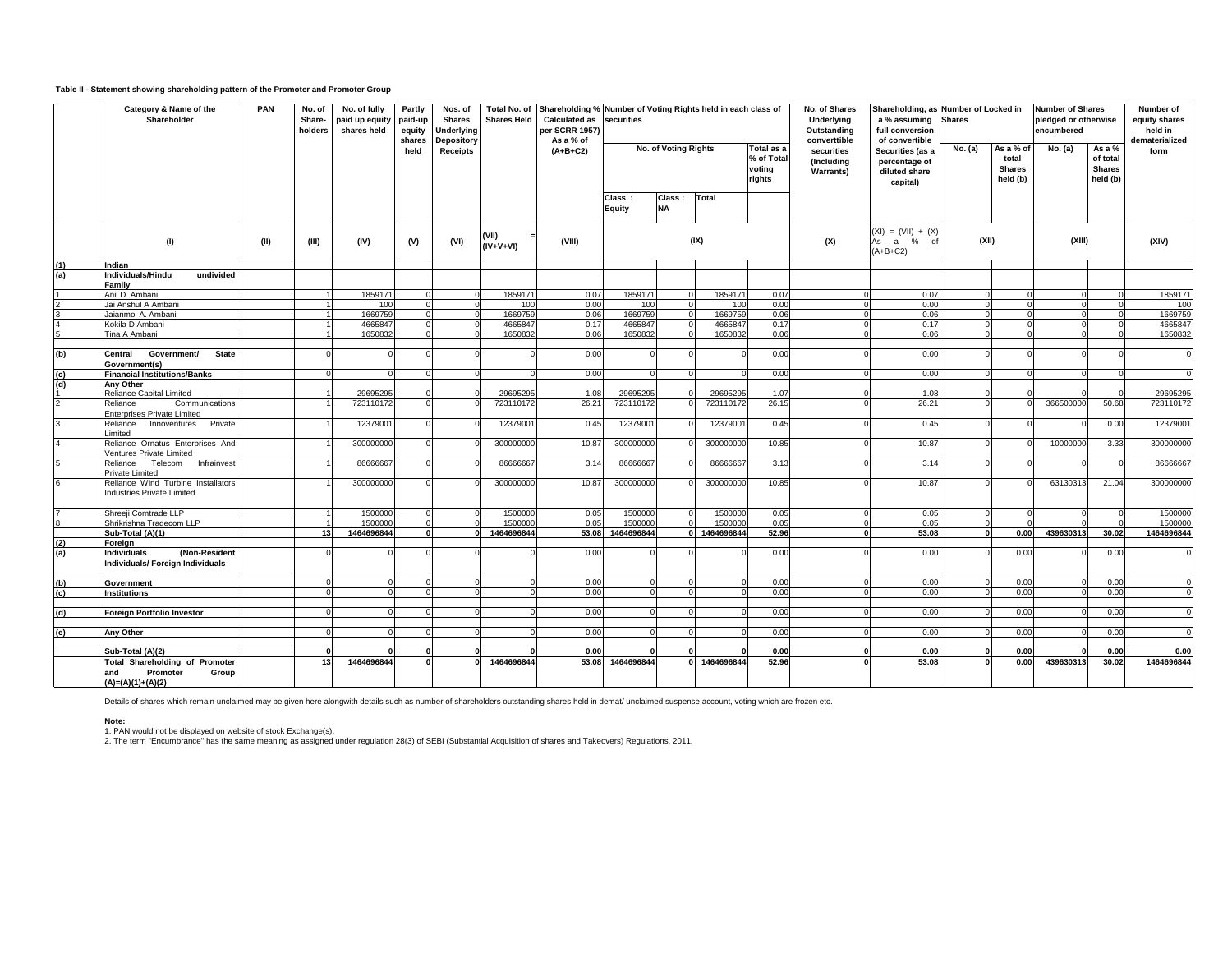#### **Table III - Statement showing shareholding pattern of the Public shareholder**

| Catego<br>ry | Category & Name of the Shareholder                                                            | <b>PAN</b> | No. of<br>Share- | No. of fully<br>paid up<br>holders equity shares<br>held | Partly<br>paid-up<br>equity<br>shares | No. of<br><b>Shares</b><br>Underlying | Total No. of<br><b>Shares Held</b> | ng %<br>calculated    | of securities                                                                                 |          | Shareholdi Number of Voting Rights held in each class |                           | No. of Shares<br>Underlying<br>Outstanding<br>converttible | Total Shareholding, Number of Locked in Shares Number of Shares pledged<br>as a % assuming<br>full conversion of<br>convertible | (XII)   |                           | (XIII)                 | or otherwise encumbered             | Number of equity<br>shares held in<br>dematerialized<br>form |
|--------------|-----------------------------------------------------------------------------------------------|------------|------------------|----------------------------------------------------------|---------------------------------------|---------------------------------------|------------------------------------|-----------------------|-----------------------------------------------------------------------------------------------|----------|-------------------------------------------------------|---------------------------|------------------------------------------------------------|---------------------------------------------------------------------------------------------------------------------------------|---------|---------------------------|------------------------|-------------------------------------|--------------------------------------------------------------|
|              |                                                                                               |            |                  |                                                          | held                                  | <b>Depository</b><br><b>Receipts</b>  |                                    | as per<br><b>SCRR</b> | No. of Voting Rights<br><b>Total as</b><br>a % of<br>1957 As a Class :<br><b>Class: Total</b> |          |                                                       |                           | securities<br>(Including                                   | Securities (as a<br>percentage of                                                                                               | No. (a) | As a % of<br>total Shares | No. (Not<br>applicable | As a % of total<br>Shares held (not |                                                              |
|              |                                                                                               |            |                  |                                                          |                                       |                                       |                                    | % of<br>$(A+B+C2)$    | Equity                                                                                        |          |                                                       | Total<br>voting<br>rights | <b>Warrants)</b>                                           | diluted share<br>capital)                                                                                                       |         | held (b)                  | ) (a)                  | applicable) (b)                     |                                                              |
|              |                                                                                               |            |                  |                                                          |                                       |                                       |                                    |                       |                                                                                               |          |                                                       |                           |                                                            |                                                                                                                                 |         |                           |                        |                                     |                                                              |
|              | (1)                                                                                           | (II)       | (III)            | (IV)                                                     | (V)                                   | (VI)                                  | (VII)<br>(IV+V+VI)                 | (VIII)                |                                                                                               |          | (IX)                                                  |                           | (X)                                                        | $(XI) = (VII) + (X) As a$<br>% of (A+B+C2)                                                                                      |         | (XII)                     |                        | (XIII)                              | (XIV)                                                        |
| (1)          | <b>Institutions</b>                                                                           |            |                  |                                                          |                                       |                                       |                                    |                       |                                                                                               |          |                                                       |                           |                                                            |                                                                                                                                 |         |                           |                        |                                     |                                                              |
| (a)          | <b>Mutual Funds</b>                                                                           |            | 39               | 542666                                                   |                                       |                                       | 542666                             | 0.20                  | 5426665                                                                                       |          | 5426665                                               | 0.20                      |                                                            | 0.20                                                                                                                            |         | 0.00                      | <b>NA</b>              | <b>NA</b>                           | 5190649                                                      |
| (b)          | <b>Venture Capital Funds</b>                                                                  |            |                  |                                                          |                                       |                                       |                                    | 0.00                  |                                                                                               | $\Omega$ |                                                       | 0.00                      |                                                            | 0.00                                                                                                                            |         | 0.00                      | <b>NA</b>              | <b>NA</b>                           |                                                              |
| (c)          | <b>Alternate Investment Funds</b>                                                             |            | $\Omega$         |                                                          | $\Omega$                              |                                       |                                    | 0.00                  | $\Omega$                                                                                      | $\Omega$ |                                                       | 0.00                      |                                                            | 0.00                                                                                                                            |         | 0.00                      | <b>NA</b>              | <b>NA</b>                           |                                                              |
| (d)          | <b>Foreign Venture Capital Investors</b>                                                      |            | $\Omega$         |                                                          |                                       |                                       |                                    | 0.00                  |                                                                                               |          |                                                       | 0.00                      |                                                            | 0.00                                                                                                                            |         | 0.00                      | <b>NA</b>              | <b>NA</b>                           |                                                              |
| (e)          | <b>Foreign Portfolio Investors</b>                                                            |            | 136              | 22735615                                                 | $\Omega$                              |                                       | 227356159                          | 8.24                  | 227356159                                                                                     |          | 227356159                                             | 8.22                      |                                                            | 8.24                                                                                                                            |         | 0.00                      | <b>NA</b>              | <b>NA</b>                           | 227356159                                                    |
|              | CLSA GLOBAL MARKETS PTE. LTD.                                                                 |            |                  | 42285000                                                 | $\Omega$                              |                                       | 42285000                           | 1.53                  | 42285000                                                                                      |          | 42285000                                              | 1.53                      |                                                            | 1.53                                                                                                                            |         | 0.00                      | <b>NA</b>              | <b>NA</b><br><b>NA</b>              | 4228500                                                      |
| (f)<br>(q)   | <b>Financial Institutions/Banks</b>                                                           |            | 176              | 8026098<br>17626689                                      | $\overline{0}$<br>$\Omega$            |                                       | 8026098<br>17626689                | 0.29<br>6.39          | 802609<br>17626689                                                                            |          | 802609<br>17626689                                    | 0.29<br>6.37              |                                                            | 0.29<br>6.39                                                                                                                    |         | 0.00<br>0.00              | <b>NA</b><br><b>NA</b> | <b>NA</b>                           | 798991<br>17626269                                           |
|              | <b>Insurance Companies</b><br>Life Insurance Corporation of India                             |            |                  | 164688199                                                | $\Omega$                              |                                       | 164688199                          | 5.97                  | 164688199                                                                                     |          | 164688199                                             | 5.96                      |                                                            | 5.97                                                                                                                            |         | 0.00                      | <b>NA</b>              | <b>NA</b>                           | 164688199                                                    |
| (h)          | Provident Funds/Pension Funds                                                                 |            |                  |                                                          |                                       |                                       |                                    | 0.00                  |                                                                                               |          |                                                       | 0.00                      |                                                            | 0.00                                                                                                                            |         | 0.00                      | <b>NA</b>              | <b>NA</b>                           |                                                              |
| (i)          | Any Other                                                                                     |            |                  |                                                          |                                       |                                       |                                    | 0.00                  |                                                                                               |          |                                                       | 0.00                      |                                                            | 0.00                                                                                                                            |         | 0.00                      | <b>NA</b>              | <b>NA</b>                           |                                                              |
|              | (1) Foreign Institutional Investors (FII)                                                     |            | 71               | 35823                                                    |                                       |                                       | 35823                              | 0.01                  | 35823                                                                                         |          | 35823                                                 | 0.01                      |                                                            | 0.01                                                                                                                            |         | 0.00                      | <b>NA</b>              | <b>NA</b>                           | 295599                                                       |
|              | Sub Total (B)(1)                                                                              |            | 428              | 417434052                                                | $\Omega$                              |                                       | 417434052                          | 15.13                 | 417434052                                                                                     |          | 417434052                                             | 15.09                     |                                                            | 15.13                                                                                                                           | 0.00    | 0.00                      | <b>NA</b>              | <b>NA</b>                           | 417095014                                                    |
| (2)          | Government/State<br>Central                                                                   |            | 76               | 121933                                                   |                                       |                                       | 1219337                            | 0.04                  | 121933                                                                                        |          | 1219337                                               | 0.04                      |                                                            | 0.04                                                                                                                            |         | 0.00                      | <b>NA</b>              | <b>NA</b>                           | 416212                                                       |
|              | Government(s)/President of India                                                              |            |                  |                                                          |                                       |                                       |                                    |                       |                                                                                               |          |                                                       |                           |                                                            |                                                                                                                                 |         |                           |                        |                                     |                                                              |
|              | Sub Total (B)(2)                                                                              |            | 76               | 1219337                                                  | $\mathbf{o}$                          |                                       | 1219337                            | 0.04                  | 1219337                                                                                       | $\Omega$ | 1219337                                               | 0.04                      |                                                            | 0.04                                                                                                                            |         |                           | <b>NA</b>              | <b>NA</b>                           | 416212                                                       |
| (3)          | <b>Non-Institutions</b>                                                                       |            |                  |                                                          |                                       |                                       |                                    |                       |                                                                                               |          |                                                       |                           |                                                            |                                                                                                                                 |         |                           |                        |                                     |                                                              |
| (a)          | i.Individual<br>shareholders<br>holdina<br>nominal share capital up to Rs.2 lakhs             |            | 1294749          | 381681398                                                |                                       |                                       | 381681398                          | 13.83                 | 381681398                                                                                     |          | 381681398                                             | 13.80                     |                                                            | 13.83                                                                                                                           |         | 0.00                      | <b>NA</b>              | <b>NA</b>                           | 358911475                                                    |
|              | shareholders<br>ii.Individual<br>holding<br>nominal share capital in excess of Rs. 2<br>Lakhs |            | 606              | 63802084                                                 |                                       |                                       | 63802084                           | 2.31                  | 63802084                                                                                      |          | 63802084                                              | 2.31                      |                                                            | 2.31                                                                                                                            |         | 0.00                      | <b>NA</b>              | <b>NA</b>                           | 63802084                                                     |
| (b)          | <b>NBFCs Registered with RBI</b>                                                              |            |                  |                                                          |                                       |                                       |                                    | 0.00                  |                                                                                               |          | $\Omega$                                              | 0.00                      |                                                            | 0.00                                                                                                                            |         | 0.00                      | <b>NA</b>              | <b>NA</b>                           |                                                              |
| (c)          | <b>Employee Trusts</b>                                                                        |            | $\Omega$         |                                                          | $\Omega$                              |                                       |                                    | 0.00                  | $\Omega$                                                                                      |          | $\Omega$                                              | 0.00                      |                                                            | 0.00                                                                                                                            |         | 0.00                      | <b>NA</b>              | <b>NA</b>                           |                                                              |
| (d)          | (Holding<br><b>Depositories</b><br>Overseas                                                   |            |                  |                                                          |                                       |                                       |                                    | 0.00                  |                                                                                               |          |                                                       | 0.00                      |                                                            | 0.00                                                                                                                            |         | 0.00                      | <b>NA</b>              | <b>NA</b>                           |                                                              |
| (e)          | DRs)(Balancing figure)<br>Anv Other)                                                          |            |                  |                                                          |                                       |                                       |                                    |                       |                                                                                               |          |                                                       |                           |                                                            |                                                                                                                                 |         |                           |                        |                                     |                                                              |
|              | <b>TRUSTS</b>                                                                                 |            |                  |                                                          |                                       |                                       |                                    | 0.00                  |                                                                                               |          |                                                       | 0.00                      |                                                            | 0.00                                                                                                                            |         | 0.00                      | <b>NA</b>              | <b>NA</b>                           |                                                              |
|              | <b>NON RESIDENT INDIANS</b>                                                                   |            | 13940            | 20291571                                                 | $\Omega$                              |                                       | 20291571                           | 0.74                  | 20291571                                                                                      |          | 20291571                                              | 0.73                      |                                                            | 0.74                                                                                                                            |         | 0.00                      | <b>NA</b>              | <b>NA</b>                           | 18407411                                                     |
|              | <b>CLEARING MEMBERS</b>                                                                       |            |                  |                                                          |                                       |                                       |                                    | 0.00                  |                                                                                               |          |                                                       | 0.00                      |                                                            | 0.00                                                                                                                            |         | 0.00                      | <b>NA</b>              | <b>NA</b>                           |                                                              |
|              | <b>BODIES CORPORATES</b>                                                                      |            |                  |                                                          |                                       |                                       |                                    |                       |                                                                                               |          |                                                       |                           |                                                            |                                                                                                                                 |         |                           |                        |                                     |                                                              |
|              | <b>DOMESTIC</b>                                                                               |            | 3685             | 375635553                                                |                                       |                                       | 37563555                           | 13.61                 | 37563555                                                                                      |          | 37563555                                              | 13.58                     |                                                            | 13.61                                                                                                                           |         | 0.00                      | <b>NA</b>              | <b>NA</b>                           | 375347422                                                    |
|              | Assignments Limited-Collatera<br>Alankit                                                      |            |                  | 55489022                                                 |                                       |                                       | 55489022                           | 2.01                  | 5548902                                                                                       |          | 5548902                                               | 2.01                      |                                                            | 2.01                                                                                                                            |         | 0.00                      | <b>NA</b>              | <b>NA</b>                           | 5548902                                                      |
|              | Account                                                                                       |            |                  |                                                          |                                       |                                       |                                    |                       |                                                                                               |          |                                                       |                           |                                                            |                                                                                                                                 |         |                           |                        |                                     |                                                              |
|              | Intell Invofin India Private Limited                                                          |            |                  | 30498050                                                 |                                       |                                       | 30498050                           | 1.11                  | 30498050                                                                                      |          | 30498050                                              | 1.10                      |                                                            | 1.11                                                                                                                            |         | 0.00                      | <b>NA</b>              | <b>NA</b>                           | 30498050                                                     |
|              | Shyam TeleServices Limited<br>Sistema<br>(SSTL)                                               |            |                  | 137862453                                                |                                       |                                       | 137862453                          | 5.00                  | 137862453                                                                                     |          | 137862453                                             | 4.99                      |                                                            | 5.00                                                                                                                            |         | 0.00                      | <b>NA</b>              | <b>NA</b>                           | 137862453                                                    |
|              | <b>OVERSEAS</b>                                                                               |            | 18               | 121138                                                   |                                       |                                       | 121138                             | 0.00                  | 121138                                                                                        | $\Omega$ | 121138                                                | 0.00                      |                                                            | 0.00                                                                                                                            |         | 0.00                      | <b>NA</b>              | <b>NA</b>                           | 92668                                                        |
|              | <b>IEPF Account</b>                                                                           |            |                  | 1315532                                                  | $\overline{0}$                        |                                       | 1315532                            | 0.48                  | 1315532                                                                                       | $\Omega$ | 1315532                                               | 0.48                      |                                                            | 0.48                                                                                                                            |         | 0.00                      | <b>NA</b>              | <b>NA</b>                           | 1315532                                                      |
|              | Sub Total (B)(3)                                                                              |            | 1312999          | 854687067                                                | $\mathbf{0}$                          |                                       | 854687067                          | 30.97                 | 854687067                                                                                     |          | 854687067                                             | 30.90                     |                                                            | 30.97                                                                                                                           |         |                           | <b>NA</b>              | <b>NA</b>                           | 829716383                                                    |
|              | Total Public Shareholding (B)                                                                 |            | 1313503          | 1273340456                                               |                                       |                                       | 1273340456                         |                       | 46.15 1273340456                                                                              |          | 1273340456                                            | 46.04                     |                                                            | 46.15                                                                                                                           |         |                           | <b>NA</b>              | <b>NA</b>                           | 1247227609                                                   |
|              | $(B)(1)+(B)(2)+(B)(3)$                                                                        |            |                  |                                                          |                                       |                                       |                                    |                       |                                                                                               |          |                                                       |                           |                                                            |                                                                                                                                 |         |                           |                        |                                     |                                                              |

Details of shares which remain unclaimed may be given here along with details such as number of shareholders, outstanding shares held in demat/ unclaimed suspense account, voting rights which are frozen etc. : 3578 No. of

**Note:** (1) PAN would not be displayed on website of stock exchange(s)

(2) The above format needs to be disclosed along with the name of following persons:<br>Institutions/ Non Institutions holding more than 1% of total number of shares<br>(3) W.r.t. the information pertaining to Depository Receipt